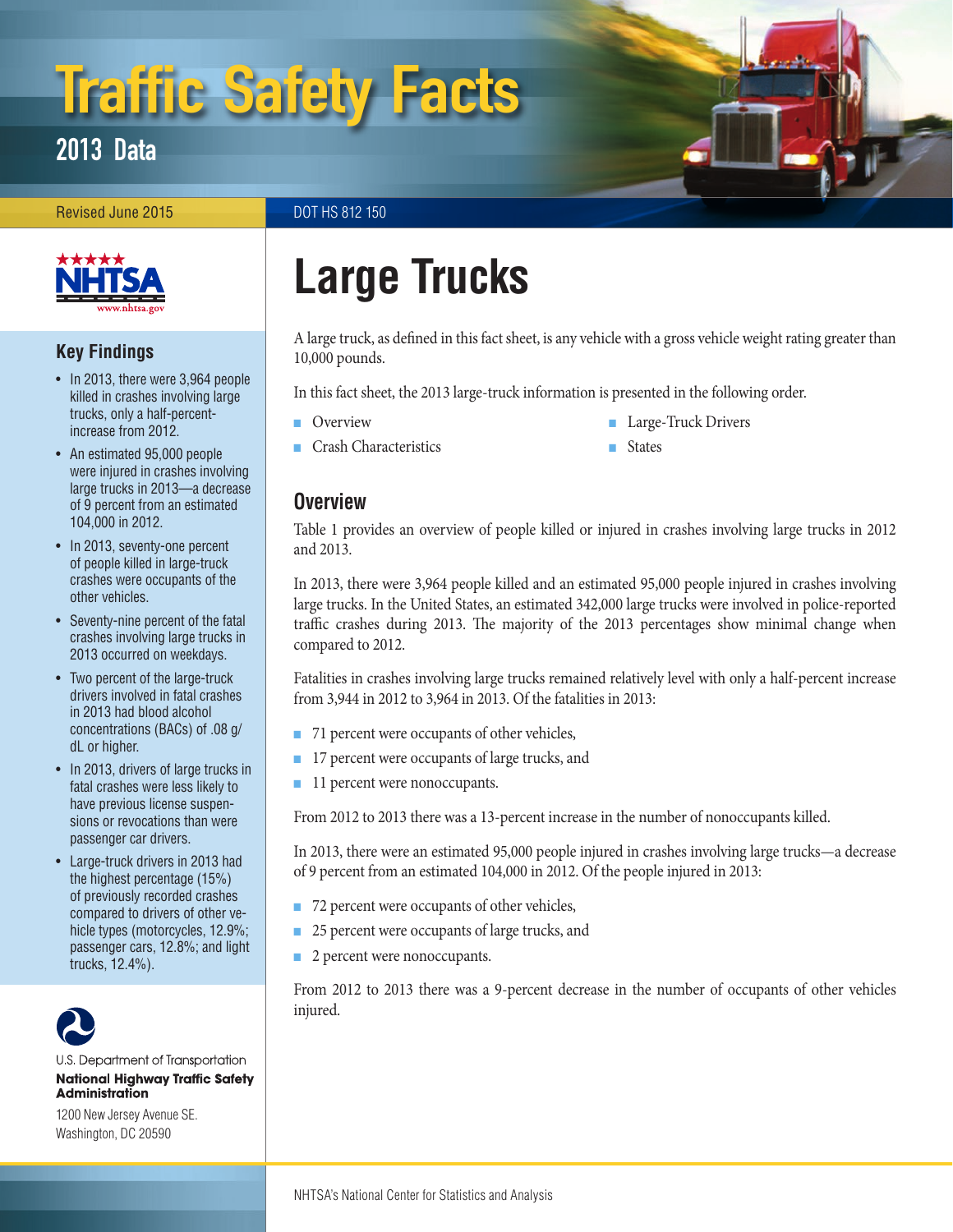|                                                                           | <b>ON40</b> |
|---------------------------------------------------------------------------|-------------|
| People Killed or Injured in Crashes Involving Large Trucks, 2012 and 2013 |             |
| Table 1                                                                   |             |

|                                                               |               | 2012                       | 2013          |                            |  |
|---------------------------------------------------------------|---------------|----------------------------|---------------|----------------------------|--|
| <b>People Killed</b>                                          | <b>Number</b> | <b>Percentage of Total</b> | <b>Number</b> | <b>Percentage of Total</b> |  |
| <b>Occupants of Large Trucks</b>                              | 697           | 18%                        | 691           | 17%                        |  |
| - Single-Vehicle Crashes                                      | 423           | 11%                        | 427           | 11%                        |  |
| - Multiple-Vehicle Crashes                                    | 274           | 7%                         | 264           | 7%                         |  |
| Occupants of Other Vehicles in Crashes Involving Large Trucks | 2,857         | 72%                        | 2.834         | 71%                        |  |
| Nonoccupants (Pedestrians, Pedalcyclists, etc.)               | 390           | 10%                        | 439           | 11%                        |  |
| <b>Total</b>                                                  | 3,944         | 100%                       | 3,964         | 100%                       |  |
| <b>People Injured</b>                                         | <b>Number</b> | <b>Percentage of Total</b> | <b>Number</b> | <b>Percentage of Total</b> |  |
| <b>Occupants of Large Trucks</b>                              | 25,000        | 24%                        | 24,000        | 25%                        |  |
| - Single-Vehicle Crashes                                      | 9.000         | 9%                         | 9.000         | 9%                         |  |
| - Multiple-Vehicle Crashes                                    | 17,000        | 16%                        | 15,000        | 16%                        |  |
| Occupants of Other Vehicles in Crashes Involving Large Trucks | 76,000        | 73%                        | 69,000        | 72%                        |  |
| Nonoccupants (Pedestrians, Pedalcyclists, etc.)               | 3,000         | 3%                         | 2,000         | 2%                         |  |
| <b>Total</b>                                                  | 104.000       | 100%                       | 95.000        | 100%                       |  |

Note: Injury totals may not equal the sum of components due to independent rounding.

Sources: 2013 Fatality Analysis Reporting System (FARS) Annual Report File (ARF), 2012 FARS Final File

2013 National Automotive Sampling System (NASS) General Estimates System (GES)

In 2013, large trucks accounted for 4 percent of all registered vehicles and 9 percent of the total vehicle miles traveled. Passenger vehicles (passenger cars, SUVs, pickup trucks, and vans) accounted for 93 percent of all registered vehicles and 90 percent of the total vehicle miles traveled. In 2013, large trucks accounted for 9 percent of all vehicles involved in fatal crashes and 3 percent of all vehicles involved in injury and property-damage-only crashes.

Table 2 summarizes the number of large trucks involved in fatal and injury crashes, the number of registered large trucks, involvement rates for every 100,000 registered large trucks, large-truck miles traveled, and the involvement rates for every 100 million large-truck miles traveled from 2004 to 2013.

Table 2

### **Large-Truck Involvement in Fatal and Injury Crashes and Involvement Rates, 2004–2013**

|      | <b>Number of Large Trucks</b>     | <b>Number of Large</b>   | <b>Involvement Rate per 100,000</b> | <b>Large-Truck Miles</b>   | <b>Involvement Rate per 100 million</b> |
|------|-----------------------------------|--------------------------|-------------------------------------|----------------------------|-----------------------------------------|
| Year | <b>Involved in Fatal Crashes</b>  | <b>Trucks Registered</b> | <b>Registered Large Trucks</b>      | <b>Traveled (millions)</b> | <b>Large-Truck-Miles Traveled</b>       |
| 2004 | 4,902                             | 8,171,364                | 59.99                               | 220,811                    | 2.22                                    |
| 2005 | 4,951                             | 8,481,999                | 58.37                               | 222,523                    | 2.22                                    |
| 2006 | 4,766                             | 8,819,007                | 54.04                               | 222,513                    | 2.14                                    |
| 2007 | 4,633                             | 10,752,019               | 43.09                               | 304,178                    | 1.52                                    |
| 2008 | 4,089                             | 10,873,275               | 37.61                               | 310,680                    | 1.32                                    |
| 2009 | 3,211                             | 10,973,214               | 29.26                               | 288,306                    | 1.11                                    |
| 2010 | 3,494                             | 10,770,054               | 32.44                               | 286,527                    | 1.22                                    |
| 2011 | 3,633                             | 10,270,693               | 35.37                               | 267,207                    | 1.36                                    |
| 2012 | 3,825                             | 10,659,380               | 35.88                               | 269,207                    | 1.42                                    |
| 2013 | 3.906                             | 10,597,356               | 36.86                               | 275,018                    | 1.42                                    |
|      |                                   |                          |                                     |                            |                                         |
|      | <b>Number of Large Trucks</b>     | <b>Number of Large</b>   | <b>Involvement Rate per 100,000</b> | <b>Large-Truck Miles</b>   | <b>Involvement Rate per 100 million</b> |
| Year | <b>Involved in Injury Crashes</b> | <b>Trucks Registered</b> | <b>Registered Large Trucks</b>      | <b>Traveled (millions)</b> | <b>Large-Truck Miles Traveled</b>       |
| 2004 | 87,000                            | 8,171,364                | 062                                 | 220,811                    | 39                                      |
| 2005 | 82,000                            | 8,481,999                | 971                                 | 222,523                    | 37                                      |
| 2006 | 80,000                            | 8,819,007                | 911                                 | 222,513                    | 36                                      |
| 2007 | 76,000                            | 10,752,019               | 705                                 | 304,178                    | 25                                      |
| 2008 | 66,000                            | 10,873,275               | 608                                 | 310,680                    | 21                                      |
| 2009 | 53,000                            | 10,973,214               | 487                                 | 288,306                    | 19                                      |
| 2010 | 58,000                            | 10,770,054               | 541                                 | 286,527                    | 20                                      |
| 2011 | 63,000                            | 10,270,693               | 609                                 | 267,207                    | 23                                      |
| 2012 | 77,000                            | 10,659,380               | 719                                 | 269,207                    | 28                                      |

Note: In 2011, the Federal Highway Administration implemented an enhanced methodology for estimating registered vehicles and vehicle miles traveled by vehicle type. These revisions were applied to data after 2006. In some cases the changes were significant and should be taken into account when comparing registered vehicle counts and/or vehicle miles traveled for 2006 and earlier years with the numbers for 2007 and later years.

Sources: 2004-2012 FARS Final File, 2013 FARS ARF, 2004-2013 NASS GES, Vehicle miles traveled and registered vehicles – Federal Highway Administration.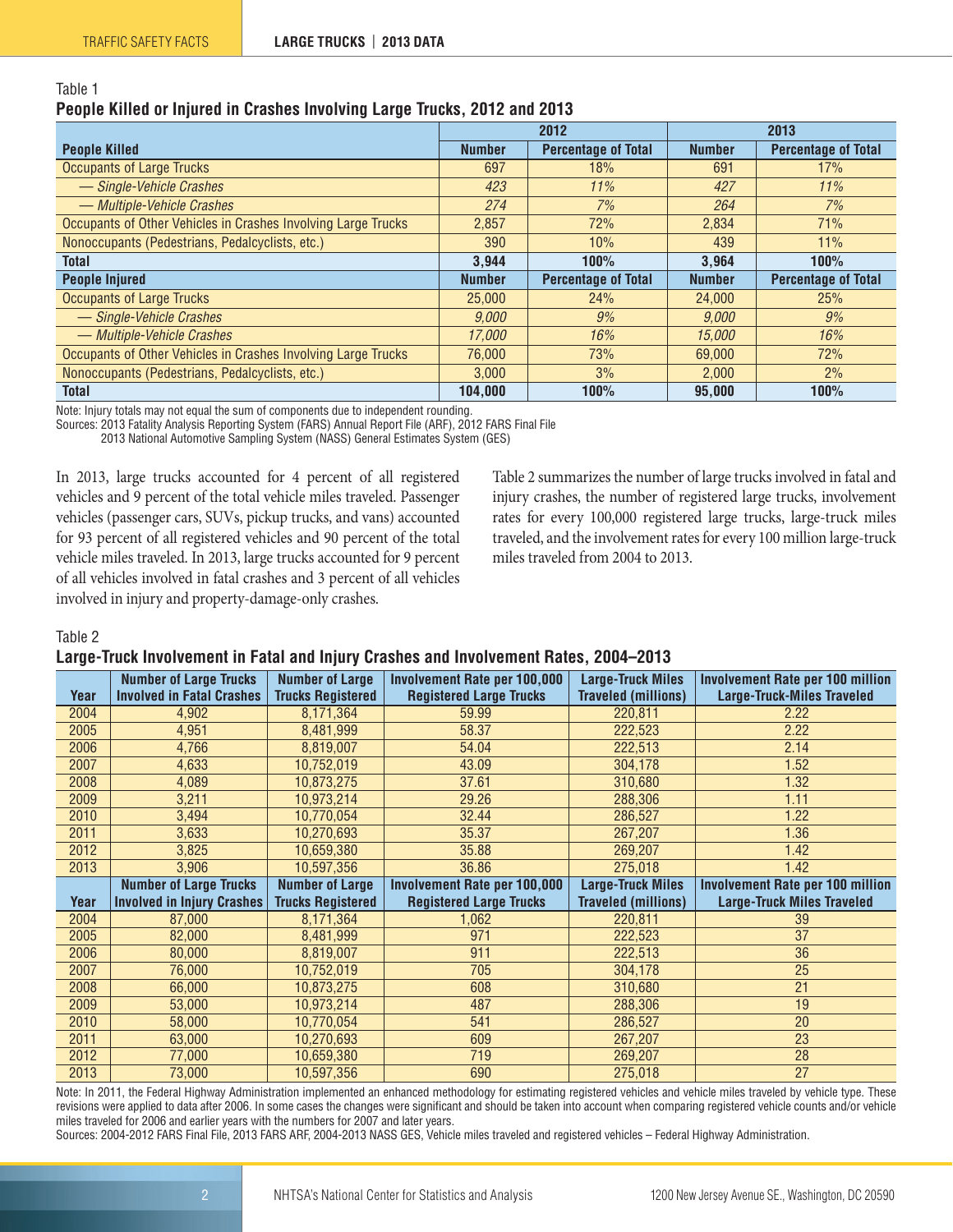### <span id="page-2-0"></span>**Crash Characteristics**

In 2013, large trucks were more likely to be involved in fatal multiple-vehicle crashes as opposed to fatal single-vehicle crashes than were passenger vehicles (80% of fatal crashes involving large trucks are multiple-vehicle crashes, compared with 58% for fatal crashes involving passenger vehicles).

In 47 percent of the two-vehicle fatal crashes, both the large trucks and the other vehicles were proceeding straight at the time of the crashes. In 10 percent of the crashes, the other vehicles were turning left or right. In 10 percent the trucks and the other vehicles were negotiating curves. In 7 percent of fatal crashes, either the trucks or the other vehicles were stopped or parked in traffic lanes (5% and 2%, respectively).

Table 3 presents percentages of two-vehicle fatal crashes involving large trucks by initial impact point of the large truck and the other vehicle in 2013. Both vehicles were struck in the front 31 percent of the time. The trucks were struck in the rear almost three times as often as the other vehicles (20% and 7%, respectively).

### Table 3

| Percentage of Two-Vehicle Fatal Crashes Involving Large |
|---------------------------------------------------------|
| Trucks, by Initial Impact Point of the Large Trucks and |
| Other Vehicles, 2013                                    |

| <b>Impact Point on</b> | <b>Impact Point on Other Vehicle</b>                                  |       |       |       |      |  |  |
|------------------------|-----------------------------------------------------------------------|-------|-------|-------|------|--|--|
| <b>Large Truck</b>     | Left Side   Right Side<br><b>Front</b><br><b>Total</b><br><b>Rear</b> |       |       |       |      |  |  |
| Front                  | 31%                                                                   | 15%   | 11%   | 6%    | 64%  |  |  |
| <b>Left Side</b>       | 9%                                                                    | $1\%$ | $1\%$ | $0\%$ | 11%  |  |  |
| <b>Right Side</b>      | 5%                                                                    | $0\%$ | $0\%$ | $0\%$ | 6%   |  |  |
| Rear                   | 19%                                                                   | $0\%$ | $0\%$ | $0\%$ | 20%  |  |  |
| <b>Total</b>           | 64%                                                                   | 17%   | 13%   | 7%    | 100% |  |  |

Note: Totals may not equal the sum of components due to independent rounding. Source: 2013 FARS ARF

Figure 1 shows the percentages of fatal crashes involving large trucks by land use (urban/rural), day of the week (weekday/weekend), and time of day (nighttime/daytime) in 2013.

- Sixty-four percent of the fatal crashes involving large trucks occurred in rural areas.
- Seventy-nine percent of the fatal crashes involving large trucks occurred on weekdays.
- Of those weekday large-truck fatal crashes, 73 percent occurred during the daytime hours of 6 a.m. to 5:59 p.m.

### Figure 1

**Percentage of Fatal Crashes Involving Large Trucks, by Land Use, Day of Week, Time of Day, Time of Day (Weekday), and Time of Day (Weekend), 2013**



Note: Unknowns were removed before calculating percentages. Weekday: 6 a.m. Monday to 5:59 p.m. Friday Weekend: 6 p.m. Friday to 5:59 a.m. Monday Daytime: 6 a.m. to 5:59 p.m. Nighttime: 6 p.m. to 5:59 a.m. Source: 2013 FARS ARF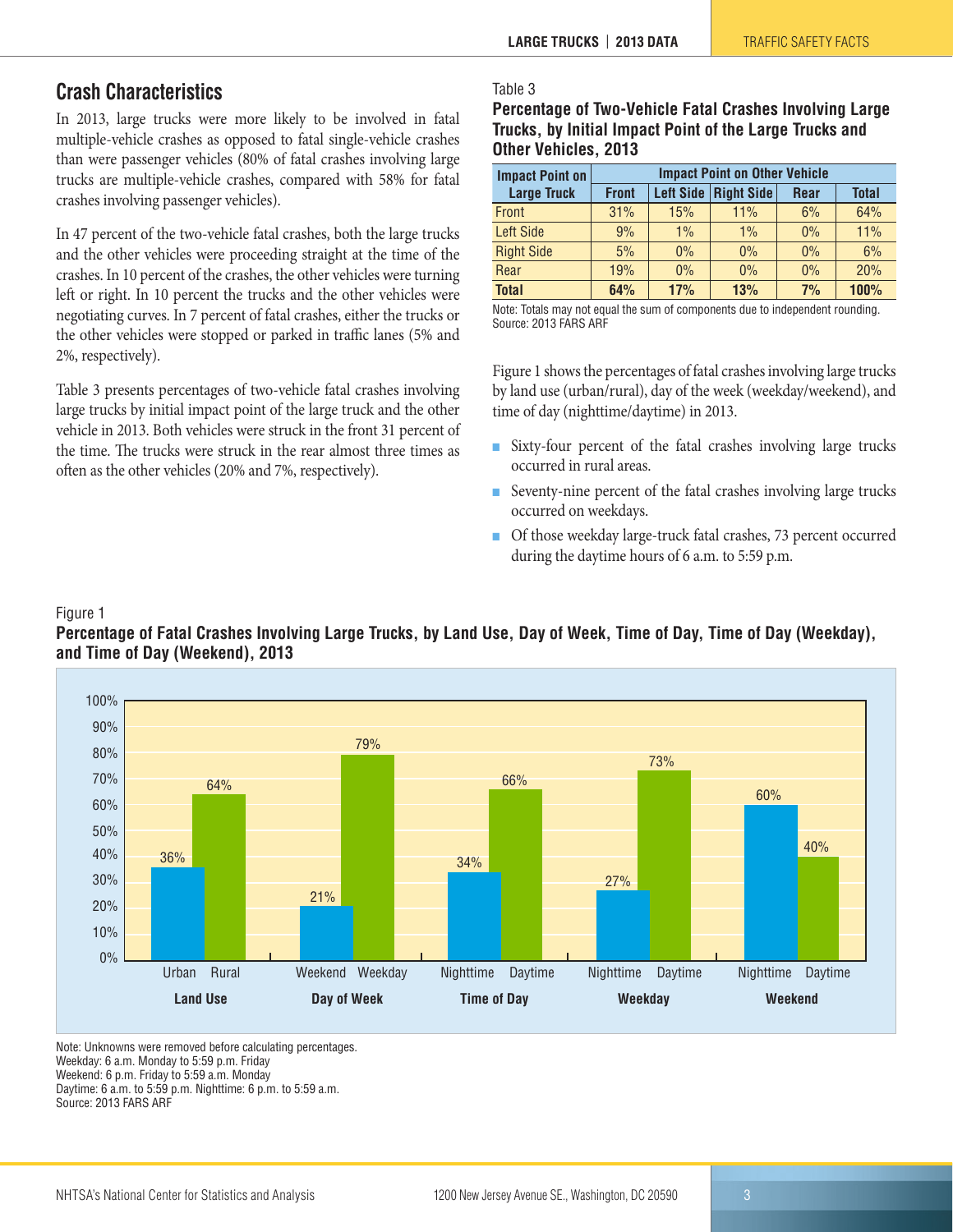### <span id="page-3-0"></span>**Large-Truck Drivers**

The percentage of large-truck drivers involved in fatal crashes who had BACs of .08 g/dL or higher was 2 percent in 2013. For drivers of other types of vehicles involved in fatal crashes in 2013, the percentages of drivers with BACs of .08 g/dL or higher were 23 percent for passenger cars, 21 percent for light trucks, and 27 percent for motorcycles.

Figure 2 displays the 10-year proportions of drivers in fatal crashes with BACs of .08 g/dL or higher by vehicle types (large trucks, passenger cars, light trucks, and motorcycles).





Source: 2004-2012 FARS Final File, 2013 FARS ARF

Figure 3 presents the percentages of drivers involved in fatal crashes with previous driving records (recorded crashes, driving while intoxicated (DWI) convictions, speeding convictions, and recorded suspensions or revocations) by vehicle types (motorcycles, passenger cars, light trucks, and large trucks) in 2013.

- Large-truck drivers have the highest percentage (15%) of previously recorded crashes compared to drivers of other vehicle types (motorcycles, 12.9%; passenger cars, 12.8%; and light trucks, 12.4%).
- Nearly 17 percent of all large-truck drivers involved in fatal crashes had at least one prior speeding conviction, compared to almost 16 percent of passenger car drivers involved in fatal crashes.
- Drivers of large trucks in fatal crashes were less likely to have previous license suspensions or revocations than were passenger car drivers (8.2% and 14.7%, respectively).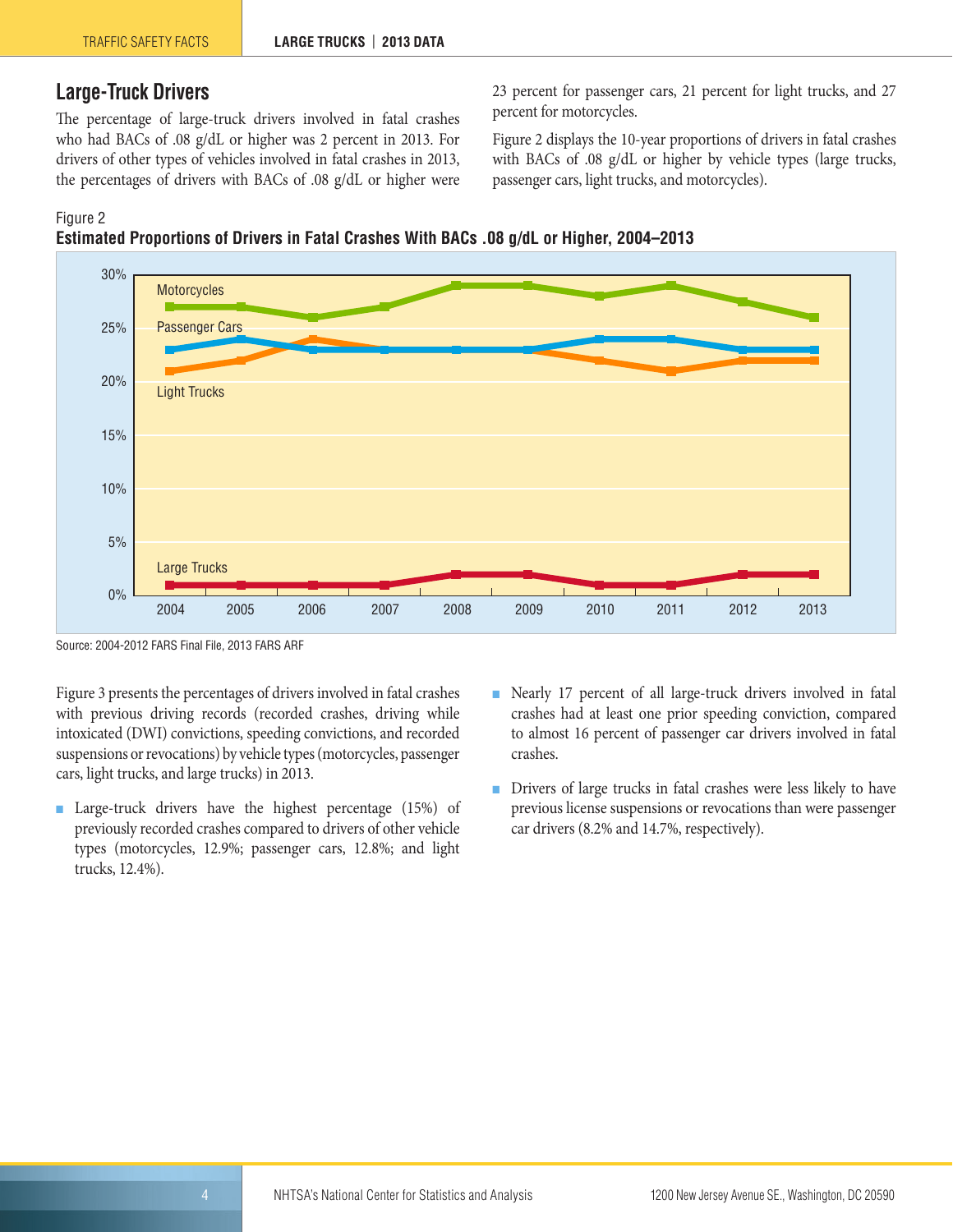

### Figure 3 **Previous Driving Records of Drivers Involved in Fatal Traffic Crashes, by Vehicle Type, 2013**

Note: Excludes all drivers with previous records that were unknown. Source: 2013 FARS ARF

### <span id="page-4-0"></span>**States**

For each of the 50 States, District of Columbia, and Puerto Rico in 2013, Table 4 presents the large-truck involvement in fatal crashes. Puerto Rico is not included in the overall U.S. total.

- The national average for large-truck involvement was 8.7 percent.
- The percentage of involvement in the States ranged from 5.1 percent in Connecticut to 29.8 percent in North Dakota.
- In 17 States, large-truck involvement was higher than 10 percent.
- Texas had the highest number of large trucks involved in fatal crashes at 493.

Table 5 presents an overview of the people killed in large-truck crashes by each of the 50 States, District of Columbia, Puerto Rico, and by the person type in 2013. Puerto Rico is not included in the overall U.S. total.

- The number of occupants of other vehicles killed range from 1 in Hawaii to 381 in Texas. Seven States each had more than 100 occupants of other vehicles killed in large-truck crashes.
- The highest number of occupants of large trucks killed was 111 in Texas. The second highest was 33 in California.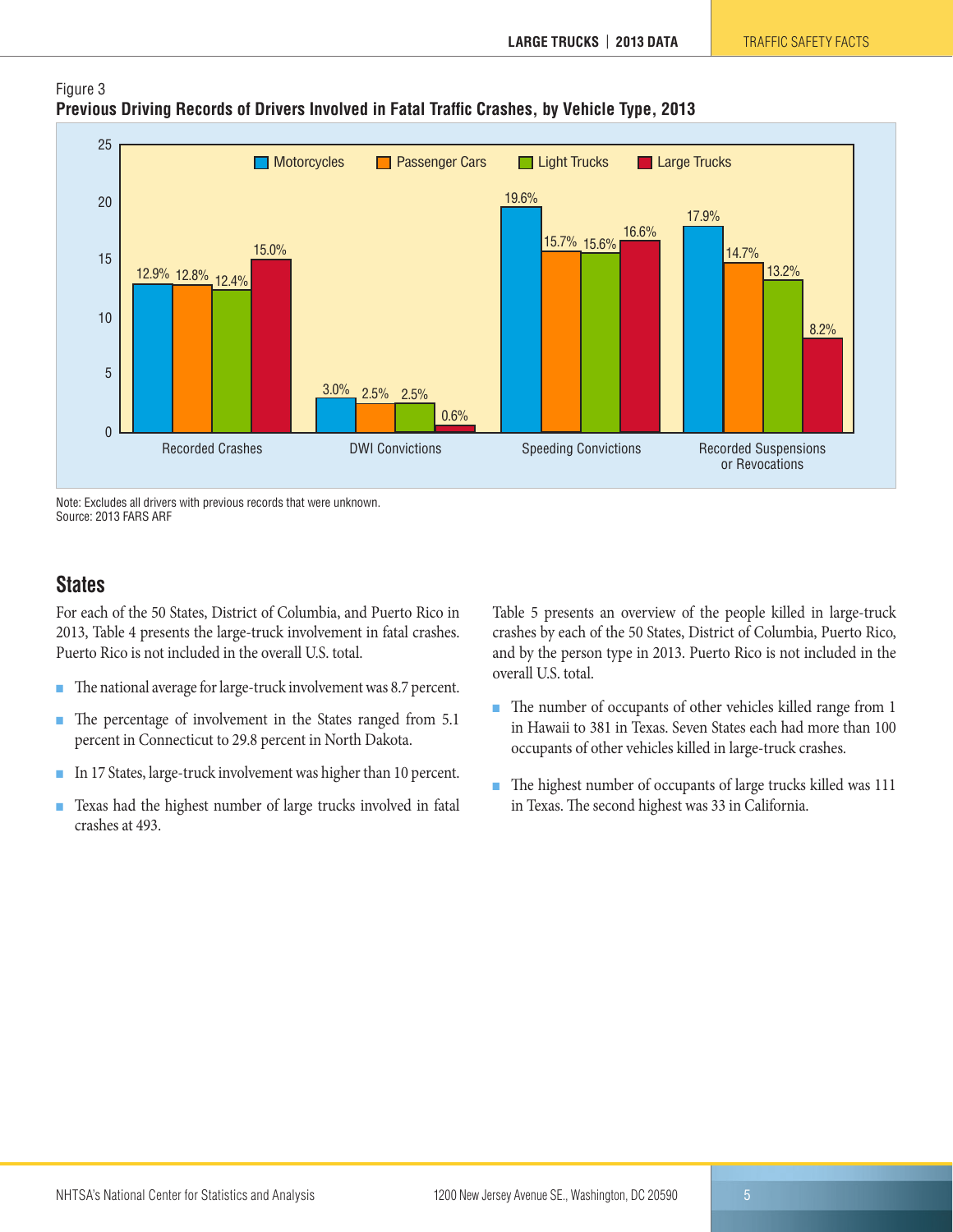### Table 4 **Large-Truck Involvement in Fatal Crashes, by State, 2013**

|                         | <b>Total Vehicles Involved in</b> | <b>Large Trucks Involved in Fatal Crashes</b> |                                     |                                           |  |
|-------------------------|-----------------------------------|-----------------------------------------------|-------------------------------------|-------------------------------------------|--|
| <b>State</b>            | <b>Fatal Crashes</b>              | <b>Number</b>                                 | <b>Percentage of Total Vehicles</b> | Percentage of U.S. Total for Large Trucks |  |
| Alabama                 | 1,116                             | 107                                           | 9.6%                                | 2.7%                                      |  |
| Alaska                  | 67                                | $\overline{4}$                                | 6.0%                                | 0.1%                                      |  |
| Arizona                 | 1,173                             | 69                                            | 5.9%                                | 1.8%                                      |  |
| Arkansas                | 638                               | 86                                            | 13.5%                               | 2.2%                                      |  |
| California              | 4,125                             | 249                                           | 6.0%                                | 6.4%                                      |  |
| Colorado                | 630                               | 51                                            | 8.1%                                | 1.3%                                      |  |
| Connecticut             | 375                               | 19                                            | 5.1%                                | 0.5%                                      |  |
| Delaware                | 150                               | $\overline{10}$                               | 6.7%                                | 0.3%                                      |  |
| <b>Dist of Columbia</b> | $\overline{31}$                   | $\overline{3}$                                | 9.7%                                | 0.1%                                      |  |
| Florida                 | 3,358                             | 187                                           | 5.6%                                | 4.8%                                      |  |
| Georgia                 | 1,636                             | 157                                           | 9.6%                                | 4.0%                                      |  |
| Hawaii                  | 123                               | $\overline{7}$                                | 5.7%                                | 0.2%                                      |  |
| Idaho                   | 277                               | $\overline{32}$                               | 11.6%                               | 0.8%                                      |  |
| <b>Illinois</b>         | 1,353                             | 136                                           | 10.1%                               | 3.5%                                      |  |
| Indiana                 | 1,093                             | 115                                           | 10.5%                               | 2.9%                                      |  |
| lowa                    | 434                               | 59                                            | 13.6%                               | 1.5%                                      |  |
| <b>Kansas</b>           | 473                               | 66                                            | 14.0%                               | 1.7%                                      |  |
| Kentucky                | 880                               | $\overline{71}$                               | 8.1%                                | 1.8%                                      |  |
| Louisiana               | 969                               | $\overline{74}$                               | 7.6%                                | 1.9%                                      |  |
| <b>Maine</b>            | 189                               | 16                                            | 8.5%                                | 0.4%                                      |  |
| <b>Maryland</b>         | 648                               | 61                                            | 9.4%                                | 1.6%                                      |  |
| <b>Massachusetts</b>    | 417                               | $\overline{29}$                               | 7.0%                                | 0.7%                                      |  |
| Michigan                | 1,363                             | $\overline{88}$                               | 6.5%                                | 2.3%                                      |  |
| Minnesota               | 563                               | $\overline{74}$                               | 13.1%                               | 1.9%                                      |  |
| <b>Mississippi</b>      | 781                               | 57                                            | 7.3%                                | 1.5%                                      |  |
| Missouri                | 1,002                             | $\overline{77}$                               | 7.7%                                | 2.0%                                      |  |
| <b>Montana</b>          | 266                               | 19                                            | 7.1%                                | 0.5%                                      |  |
| Nebraska                | 279                               | $\overline{27}$                               | 9.7%                                | 0.7%                                      |  |
| Nevada                  | 372                               | $\overline{24}$                               | 6.5%                                | 0.6%                                      |  |
| <b>New Hampshire</b>    | 168                               | $\overline{11}$                               | 6.5%                                | 0.3%                                      |  |
| New Jersey              | 750                               | 64                                            | 8.5%                                | 1.6%                                      |  |
| <b>New Mexico</b>       | 389                               | $\overline{55}$                               | 14.1%                               | 1.4%                                      |  |
| <b>New York</b>         | 1,579                             | 114                                           | 7.2%                                | 2.9%                                      |  |
| North Carolina          | 1,756                             | 125                                           | 7.1%                                | 3.2%                                      |  |
| <b>North Dakota</b>     | $\overline{215}$                  | 64                                            | 29.8%                               | 1.6%                                      |  |
| Ohio                    | 1,485                             | 151                                           | 10.2%                               | 3.9%                                      |  |
| <b>Oklahoma</b>         | $\overline{972}$                  | 116                                           | 11.9%                               | 3.0%                                      |  |
| Oregon                  | 421                               | 34                                            | 8.1%                                | 0.9%                                      |  |
| Pennsylvania            | 1,694                             | 170                                           | 10.0%                               | 4.4%                                      |  |
| Rhode Island            | 83                                | 5                                             | 6.0%                                | 0.1%                                      |  |
| <b>South Carolina</b>   | 1,030                             | 67                                            | 6.5%                                | 1.7%                                      |  |
| South Dakota            | 184                               | 18                                            | 9.8%                                | 0.5%                                      |  |
| <b>Tennessee</b>        | 1,400                             | 121                                           | 8.6%                                | 3.1%                                      |  |
| Texas                   | 4,651                             | 493                                           | 10.6%                               | 12.6%                                     |  |
| <b>Utah</b>             | 289                               | $\overline{21}$                               | 7.3%                                | 0.5%                                      |  |
| Vermont                 | 89                                | $\overline{7}$                                | 7.9%                                | 0.2%                                      |  |
|                         | 1,001                             | 100                                           | 10.0%                               | 2.6%                                      |  |
| Virginia                | 593                               | $\overline{38}$                               |                                     | 1.0%                                      |  |
| Washington              | 431                               | $\overline{48}$                               | 6.4%                                |                                           |  |
| <b>West Virginia</b>    |                                   | 85                                            | 11.1%                               | 1.2%                                      |  |
| Wisconsin               | 801<br>106                        | $\overline{25}$                               | 10.6%                               | 2.2%                                      |  |
| Wyoming                 |                                   |                                               | 23.6%                               | 0.6%                                      |  |
| <b>U.S. Total</b>       | 44,868                            | 3,906                                         | 8.7%                                | 100%                                      |  |
| <b>Puerto Rico</b>      | 430                               | $\overline{20}$                               | 4.7%                                | 100%                                      |  |

Note: Percentage of U.S. total for large trucks may not equal the sum of components due to independent rounding. Source: 2013 FARS ARF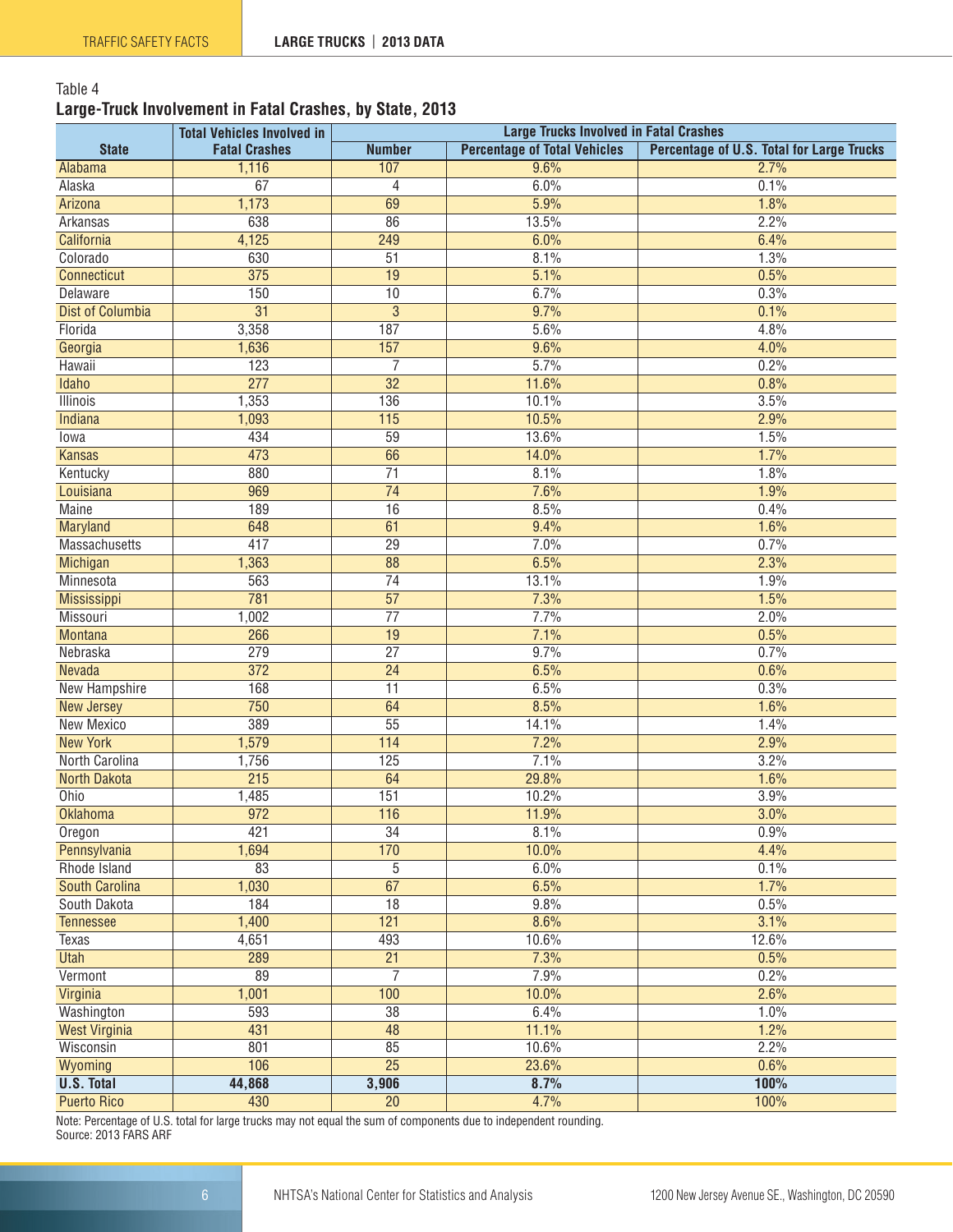### Table 5 **Fatalities in Motor Vehicle Traffic Crashes Involving Large Trucks, by State and Person Type, 2013**

|                                | <b>Truck Occupants by Crash Type</b> |                         | <b>Other People</b> |                                  |                    |                  |                 |
|--------------------------------|--------------------------------------|-------------------------|---------------------|----------------------------------|--------------------|------------------|-----------------|
| <b>State</b>                   | <b>Single Vehicle</b>                | <b>Multiple Vehicle</b> | <b>Total</b>        | <b>Occupant of Other Vehicle</b> | <b>Nonoccupant</b> | <b>Total</b>     | <b>Total</b>    |
| Alabama                        | 20                                   | $\overline{5}$          | $\overline{25}$     | 80                               | $\overline{4}$     | 84               | 109             |
| Alaska                         | $\mathbf 0$                          | $\overline{2}$          | $\overline{2}$      | $\overline{c}$                   | $\mathbf 0$        | $\overline{2}$   | 4               |
| Arizona                        | 5                                    | $\overline{6}$          | 11                  | 38                               | $\overline{14}$    | $\overline{52}$  | 63              |
| Arkansas                       | $\overline{13}$                      | $\overline{3}$          | 16                  | $\overline{57}$                  | 10                 | 67               | 83              |
| California                     | $\overline{19}$                      | $\overline{14}$         | $\overline{33}$     | 157                              | $\overline{53}$    | 210              | 243             |
| Colorado                       | 10                                   | $\mathbf{1}$            | 11                  | 36                               | 9                  | 45               | 56              |
| Connecticut                    | $\overline{2}$                       | $\mathbf{0}$            | $\overline{2}$      | 15                               | $\overline{2}$     | 17               | 19              |
| <b>Delaware</b>                | $\overline{2}$                       | $\boldsymbol{0}$        | $\overline{2}$      | $\overline{6}$                   | $\overline{2}$     | $\overline{8}$   | 10              |
| <b>Dist of Columbia</b>        | $\mathbf{1}$                         | $\pmb{0}$               | $\mathbf{1}$        | $\overline{2}$                   | $\mathbf{0}$       | $\overline{2}$   | $\mathbf{3}$    |
| Florida                        | $\overline{12}$                      | $\overline{13}$         | 25                  | 141                              | $\overline{31}$    | 172              | 197             |
| Georgia                        | 16                                   | 10                      | 26                  | 119                              | 18                 | $\overline{137}$ | 163             |
| Hawaii                         | 3                                    | 0                       | 3                   | 1                                | 3                  | 4                | 7               |
| <b>Idaho</b>                   | $\overline{6}$                       | $\overline{0}$          | $\overline{6}$      | $\overline{25}$                  | $\overline{4}$     | $\overline{29}$  | $\overline{35}$ |
| Illinois                       | 6                                    | 11                      | 17                  | 110                              | 15                 | 125              | 142             |
| Indiana                        | 12                                   | $\overline{4}$          | 16                  | 91                               | $\boldsymbol{9}$   | 100              | 116             |
| lowa                           | $\overline{7}$                       | $\overline{3}$          | 10                  | 47                               | 4                  | 51               | 61              |
| <b>Kansas</b>                  | 11                                   | $\mathbf{1}$            | $\overline{12}$     | $\overline{55}$                  | $\mathbf{1}$       | 56               | 68              |
| Kentucky                       | 9                                    | 1                       | 10                  | 64                               | 4                  | 68               | $\overline{78}$ |
| Louisiana                      | 10                                   | $\overline{3}$          | 13                  | 63                               | $\bf 8$            | $\overline{71}$  | 84              |
| <b>Maine</b>                   | 0                                    | $\boldsymbol{0}$        | 0                   | 15                               | $\overline{3}$     | 18               | $\overline{18}$ |
| Maryland                       | 3                                    | $\overline{2}$          | $\overline{5}$      | 49                               | $\overline{5}$     | $\overline{54}$  | $\overline{59}$ |
| <b>Massachusetts</b>           | 4                                    | $\boldsymbol{0}$        | 4                   | $\overline{18}$                  | $\overline{8}$     | $\overline{26}$  | $\overline{30}$ |
| Michigan                       | $\overline{2}$                       | $\overline{5}$          | $\overline{7}$      | $\overline{75}$                  | $\overline{6}$     | 81               | 88              |
| Minnesota                      | 6                                    | $\overline{4}$          | 10                  | 63                               | $\overline{2}$     | 65               | $\overline{75}$ |
| Mississippi                    | 12                                   | $\overline{5}$          | 17                  | 42                               | $\overline{4}$     | 46               | 63              |
| Missouri                       | 16                                   | $\overline{3}$          | $\overline{19}$     | 60                               | 6                  | 66               | 85              |
| <b>Montana</b>                 | $\overline{2}$                       | $\mathbf{0}$            | $\overline{2}$      | $\overline{14}$                  | $\overline{4}$     | $\overline{18}$  | 20              |
| Nebraska                       | 5                                    | 1                       | 6                   | 20                               | 3                  | $\overline{23}$  | 29              |
| <b>Nevada</b>                  | 1                                    | $\overline{3}$          | $\overline{4}$      | 11                               | $\overline{3}$     | 14               | 18              |
| <b>New Hampshire</b>           | 1                                    | $\boldsymbol{0}$        | 1                   | 10                               | $\overline{2}$     | $\overline{12}$  | $\overline{13}$ |
| <b>New Jersey</b>              | 3                                    | $6\phantom{1}$          | $\overline{9}$      | 42                               | $\overline{9}$     | $\overline{51}$  | 60              |
| New Mexico                     | $\overline{7}$                       | 9                       | 16                  | 29                               | 9                  | 38               | 54              |
| <b>New York</b>                | $6\phantom{1}6$                      | 10                      | 16                  | 66                               | 36                 | 102              | 118             |
| North Carolina                 | $\overline{12}$                      | 4                       | 16                  | 102                              | $\overline{20}$    | 122              | 138             |
| North Dakota                   | $\overline{11}$                      | $9\,$                   | $\overline{20}$     | 42                               | $\mathbf{1}$       | 43               | 63              |
| Ohio                           | 14                                   | 13                      | 27                  | 97                               | $\overline{7}$     | 104              | 131             |
| <b>Oklahoma</b>                | 15                                   | 14                      | 29                  | 72                               | 11                 | 83               | 112             |
| Oregon                         | 5                                    | $\mathbf{0}$            | $\overline{5}$      | $\overline{24}$                  | 4                  | $\overline{28}$  | 33              |
| Pennsylvania                   | $\overline{15}$                      | $\overline{16}$         | $\overline{31}$     | 110                              | $\overline{14}$    | 124              | 155             |
| Rhode Island                   | $\mathbf 0$                          | 0                       | $\pmb{0}$           | 3                                | $\mathbf{2}$       | 5                | 5               |
| <b>South Carolina</b>          | 6                                    | $\overline{4}$          | 10                  | 49                               | $\,6\,$            | 55               | 65              |
| South Dakota                   | 1                                    | $\mathbf{1}$            | $\overline{2}$      | 16                               | 0                  | 16               | 18              |
| <b>Tennessee</b>               | $\overline{8}$                       | 11                      | $\overline{19}$     | $\overline{92}$                  | $\overline{15}$    | 107              | 126             |
| Texas                          | 69                                   | $\overline{42}$         | 111                 | 381                              | 44                 | 425              | 536             |
| <b>Utah</b>                    | $\overline{4}$                       | $\mathbf{1}$            | $\overline{5}$      | 11                               | $\overline{4}$     | 15               | 20              |
| Vermont                        | 1                                    | 0                       | 1                   | $\overline{7}$                   | $\boldsymbol{0}$   | $\overline{7}$   | 8               |
| Virginia                       | 14                                   | 10                      | $\overline{24}$     | 61                               | $\overline{4}$     | 65               | 89              |
| Washington                     | $\overline{2}$                       | $\overline{3}$          | $\overline{5}$      | $\overline{30}$                  | $\overline{5}$     | $\overline{35}$  | 40              |
| <b>West Virginia</b>           | $\overline{8}$                       | $\mathbf{1}$            | $\overline{9}$      | $\overline{31}$                  | $6\,$              | $\overline{37}$  | 46              |
| Wisconsin                      | 7                                    | $\overline{6}$          | 13                  | 65                               | $\overline{5}$     | $\overline{70}$  | 83              |
| Wyoming                        | $\overline{3}$                       | $\overline{4}$          | $\overline{7}$      | $\overline{18}$                  | $\mathbf{0}$       | $\overline{18}$  | $\overline{25}$ |
| <b>National</b>                | 427                                  | 264                     | 691                 | 2,834                            | 439                | 3,273            | 3,964           |
| <b>Puerto Rico</b><br>0.500000 | 3                                    | $\overline{2}$          | $\overline{5}$      | 8                                | $5\phantom{.0}$    | 13               | 18              |

Source: 2013 FARS ARF